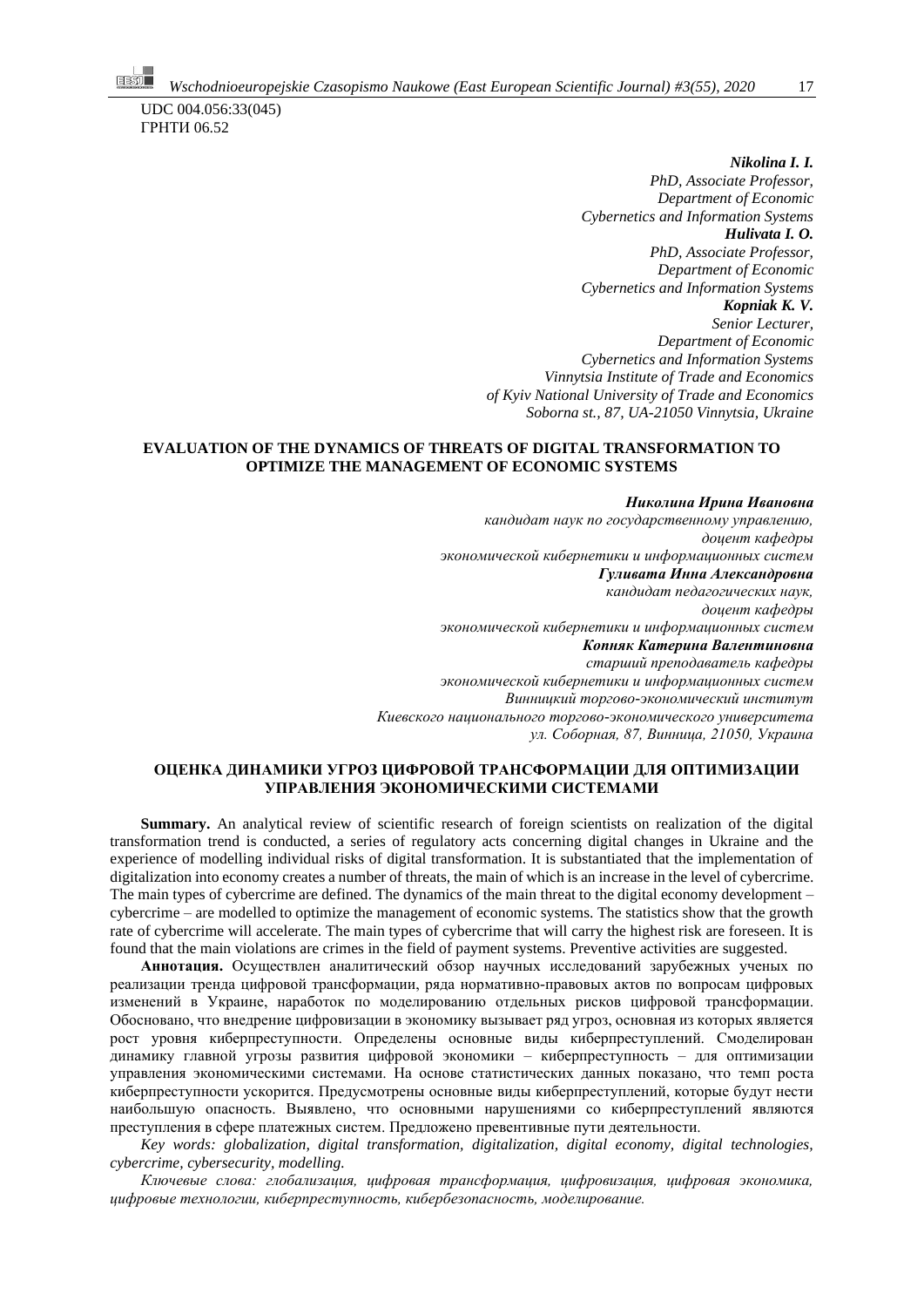**Introduction.** Relevance of the topic. The world has entered a new era of digital globalization which is defined by continuous data flows that contain information, knowledge, ideas and innovations. Developed countries, having completed industrialization, are successfully digitalizing their economies, accelerating the development of innovative technologies where artificial intelligence, automation and digital platforms dominate.

The realization of information and communication opportunities and advantages of the latest technologies, the need to acquire leading positions and strengthen the competitiveness of economic sectors in a globalized digital world require the government's prudent policy on digitalization, liberalization of regulation, adaptation of the regulatory framework, stimulation of investment for the digital economy promotion with account for their own traditions and relying on the scientific basis of theories and concepts of economic development.

**Literature review.** The issues of the digital economy formation, its implications for the society and state, the realization of the digital transformation trend have become the object of scientific research of foreign scientists, experts of the international digital economy and society index [18-20].

In Ukraine, the issues of digital changes are implemented in the order of the Cabinet of Ministers: "On Approval of the Concept of Development of the Digital Economy and Society of Ukraine for 2018-2020 and Approval of the Plan of Measures for its Implementation" of January 17, 2018 №67-p [13] and the resolution of the Cabinet of Ministers "Some Issues of Digital Development" of January 30, 2019 №56 [4]. The creation of conditions for the digital economy development is enshrined in the draft law "On the Digital Agenda of Ukraine" [17]. In November 2018, the law of Ukraine "On Electronic Trust Services" came into force, aimed at reforming the regulatory framework in the field of digital signatures which makes it possible to accelerate the development of the digital economy with compulsory digital participation [12].

Among domestic scientists, O. Vinnyk [1], N. Kraus, O. Goloborodko and K. Kraus [9], V. Lyashenko [11], M. Rudenko [14], N.Tkachuk [15] paid attention to the investigated problems and threats of digitalization. Modelling of individual risks of digitalization is investigated in the works [1, 3, 6-8, 15- 16, 21].

However, we believe that further research on modelling of threats of economy digitalization is needed.

**Purpose.** The aim of the work is to model problems that may arise in the process of digital transformation of the economy in Ukraine.

**Results.** Economy digitalization is interpreted by scientists T. Yudina and I.Tushkanov in the narrow and broad sense. In particular, in the narrow sense, it means creating at different levels of economy (global, mega, macro, meso, micro, nano) information and digital platforms and operators, due to which various tasks can

be solved, including strategic ones: the development of medicine, science, education, transport, new industrialization, state regulation of the economy; in the broad sense it is a change in the nature of industrial or economic relations, a change of their subjective and objective orientation [18]. During the digital transformation, the productive forces of society and (or) factors of production get changed.

In the research of M.Rudenko the multifaceted nature of the category "digitalization" is interpreted from four positions – of the state, scientists, practitioners (entrepreneurs) and the society, since the definition of the foregoing concept varies greatly depending on the scope of its application, the category of people who suggested the definition and the ultimate aim of suggesting it [14]. Digitalization is saturation of the physical world with electronic and digital devices, means, systems and establishment of electronic communication traffic between them, which actually makes integrated interaction of the virtual and physical possible, i.e. creates cyberphysical space [13].

Society sees digitalization as a completely new paradigm of state development, based on the day-today and ubiquitous use of digital technologies with digital competencies being necessarily available, which will bring about revolutionary changes and formation of the digital society.

The analysis of the scientific literature suggests that the specificity of the interpretation of the definition "digitalization" is conditioned by the subject providing the definition, which causes ambiguity in the understanding of the concept under study and emphasizes the controversy of certain provisions and statements.

Economy digitalization provides effective bilateral interaction between the state, society, business and person by means of digital technologies, if all the participants of communication have the appropriate digital competencies.

The digital economy is inextricably linked to the existence of the information society. The term "information society" is based on the statement that quantitative changes in the sphere of information have led to the emergence of a qualitatively new type of social order – the information society.

According to D. Lyon, the main characteristics of the information society are as follows:

• in the technical sphere – implementation of information technologies into all spheres of production, economic and business life, into the system of education and everyday life;

• in the social sphere – under the influence of information a new, information consciousness is formed, the quality of life is changing;

 $\bullet$  in the economic sphere – information turns into a major resource, becomes a source of added value and employment;

• in the political sphere – freedom of access to information is the basis of the political process, of the principles of pluralism and democracy;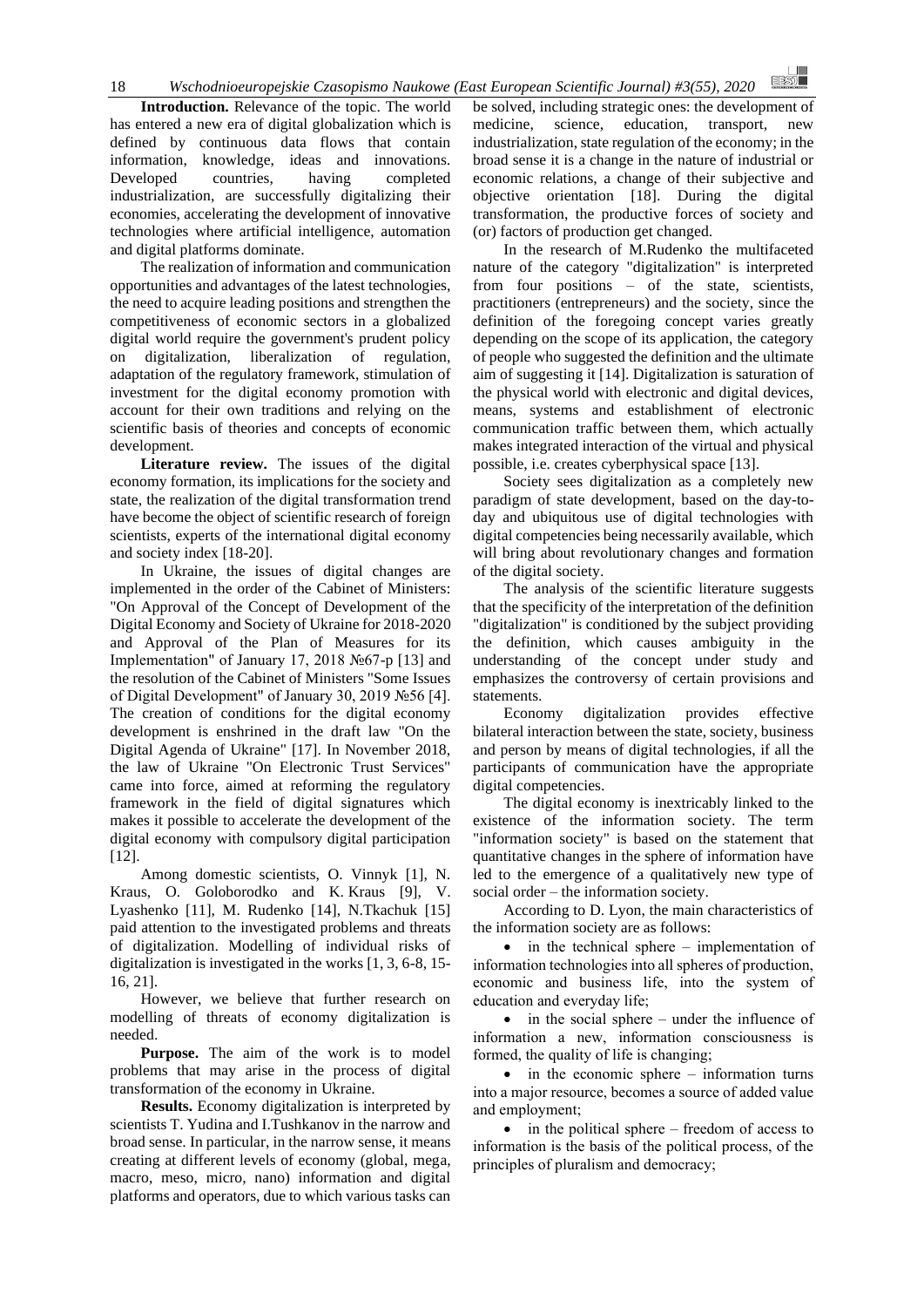in the cultural sphere – formation of appropriate norms and values that meet the requirements of an individual and democracy [10].

Digitalization should be seen as a tool, not a goal in itself. Under a systematic state approach, "digital" technologies will stimulate the development of an open information society as one of the essential factors for increasing productivity, economic growth, job creation, and improving the quality of life of Ukrainian citizens [17].

"Digital" technologies are necessary to increase the efficiency of Ukrainian industry, and in some sectors they are becoming the basis of product and production strategies. Their transformative power changes traditional business models, manufacturing chains and leads to the emergence of new products and innovations.

Digitalization has a positive social character for Ukraine, as it focuses on improving of the quality of social security infrastructure, quality of social services, organizing of transparency and targeting of social assistance, and reducing costs [17].

Digitalization is rapidly penetrating into the daily lives of people as well as providing new opportunities for all sectors of the economy of Ukraine in terms of modernization of working and management methods, changing manufacturing cycles and logistics.

A significant problem that appeared with the onset of digital transformation and will intensify over time is cybercrime. Scientists conditionally divide computer crimes into two main groups according to the classification attribute of the category of access to computer equipment: 1) internal users; 2) external users, where the user is the subject that accesses the information system or the intermediary to obtain the information he needs to use [5].

Simultaneously with the spreading use of Internet technologies, the threat of violations aimed at hacking, theft of personal information, blocking of information services, blackmail, fraud etc. is proportionally increasing. This is due to a number of reasons, including increased trust in electronic data processing tools, expansion of the range of subjects involved in information relations in the global network, increased number of various services, transition to servicing of banking institutions. Various schemes are being spread on the Internet today, aimed at obtaining money from inexperienced and trusting users of online stores, virtual auctions, dating sites and more. Usually, this type of fraud is used by websites that resemble wellknown international resources visually and by name. However, unlike well-reputed brands, you can hardly expect to get a product ordered or a refund from them. The reason for using such resources is the desire to get an order at an extremely low price. Sometimes, violators also use the opposite qualities of a person, creating a dummy site for a charitable foundation or boarding school [5].

With the spread of technologies, the nature of crimes has changed. Previously, most of them were plastic card frauds, but now there is a real boom in the field of online payments. The most professional hackers have already turned to thievery through clientbanks (remote banking systems). Card fraud takes second place, whereas the number of thefts from company accounts or e-wallets is increasing [17].

Determining the current state of cybercrime in Ukraine, we can note that it, like any other social phenomenon, is subject to the prediction with the help of certain indicators that reflect its quantitative and qualitative characteristics. Such assessment and modelling can be done through the analysis of such indicators of cybercrime prevalence in Ukraine as: its level, geography, structure, dynamics, etc.

Concerning the level of cybercrime and its dynamics it should be noted that in 2009 there were 217 crimes registered in Ukraine in the field of use of electronic computing machines (computers), systems and computer networks, and telecommunication networks, in 2010 – 190, in 2011 – 131, in 2012 – 138, in 2013 – 595, in 2014 – 443, in 2015 – 598, in 2016 – 865, in 2017 – 2573, in January-August of 2018 – 1885 crime cases (Fig.1).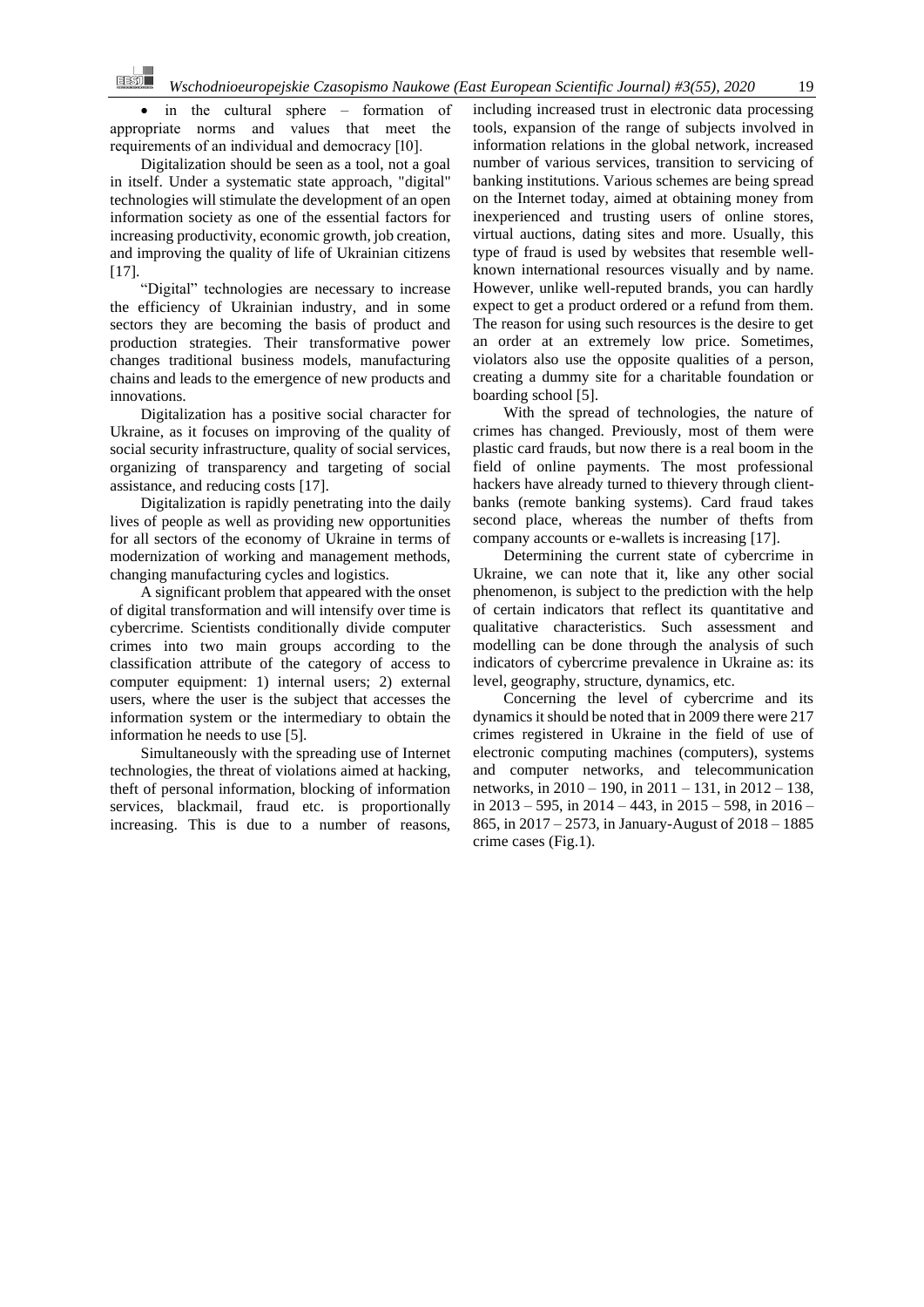

*Figure 1 – Cybercrime in Ukraine*

The proportion of cybercrime in the total number of registered crimes is 0.05% of the total number of registered crime cases in 2009, 0.04% – in 2010, 0.03%  $-$  in 2011, 0.03%  $-$  in 2012, 0.11 %  $-$  in 2013, 0.08%  $$ in 2014, 0.11% – in 2015, 0.15% – in 2016, 0.49% – in 2017 and 0.51% of crimes reported in January-August of 2018 [8].

A significant increase in the number of cybercrimes registered in 2013 is attributed to the fact that "the increase of this type of crime is caused by the annual growth of the number of Internet resource users in Ukraine" [6].

 $\begin{array}{c} \hline \phantom{000000000} \text{[IBS]} \end{array}$ 

As we can see from the obtained statistics on crime, theres is a significant positive increase in cybercrime (Fig.2).



*Figure 2 – Cybercrime forecasting in Ukraine*

Taking into account the determination coefficient  $(R<sup>2</sup>)$ , we can come to the conclusion that this prediction may be considered reliable.

Another equally important step is to identify the types of cybercrime that will carry the greatest danger. For this the method of ABC analysis is used in the research.

To solve this problem an ABC analysis is conducted by the sum method on the basis of the report of Cyber Police of Ukraine concerning cybercrime cases during 2018. The results are summarized in the table (Fig. 3).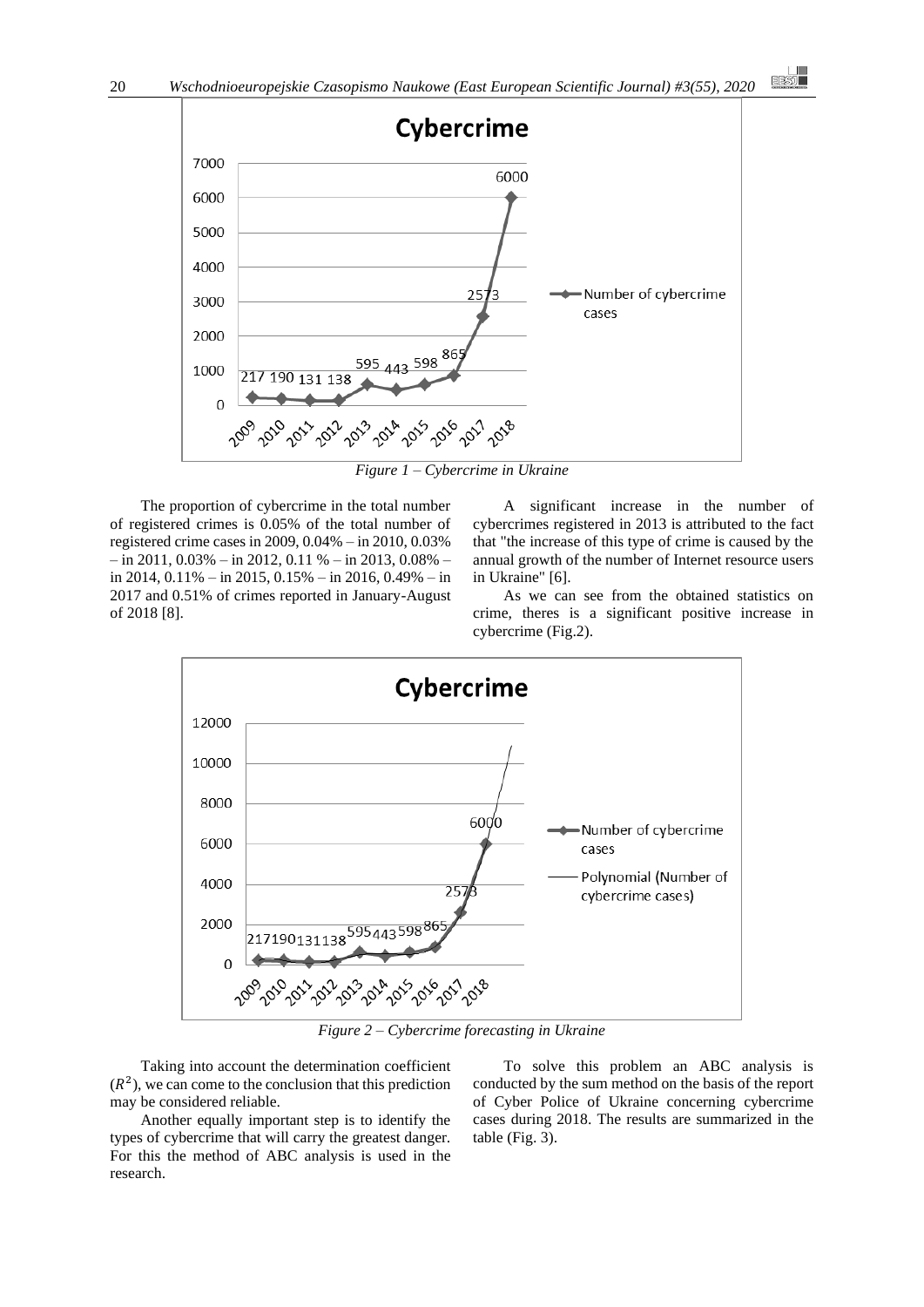| Cybercrime                                           | <b>Number</b> | Factor share in the<br>sum of factor<br>values according<br>to the data $[8]$ | Increasing<br>value of $OS^*$ , value of $OC^*$ ,<br>$\frac{0}{0}$ | Increasing<br>% | Sum of OS<br>and OC, % | Group |
|------------------------------------------------------|---------------|-------------------------------------------------------------------------------|--------------------------------------------------------------------|-----------------|------------------------|-------|
| field<br>the<br>ofl<br>in<br>payment systems         | 2398          | 39,96000667                                                                   | 39,9600067                                                         | 25              | 64,9600067             | A     |
| the field of e-<br>$\overline{\text{m}}$<br>commerce | 1598          | 26,62889518                                                                   | 66,5889018                                                         | 50              | 116,588902             | B     |
| field<br>of<br>the<br>$\mathbf{m}$<br>cybersecurity  | 1325          | 22,07965339                                                                   | 88,6685552                                                         | 75              | 163,668555             | B     |
| in the field of illegal<br>content                   | 680           | 11,33144476                                                                   | 100                                                                | 100             | 200                    |       |

*Figure 3 – АВС analysis of cybercrime cases*

 $OS^*$  – share of the object from the total number

OC\* – contribution of the object to the total result

Figure 4 presents the ABC curve that graphically interprets the division of cybercrimes into groups.



*Figure 4 – Graphic result of АВС analysis*

Summarizing the obtained results, we can note that the most vulnerable is the field of payment systems. The implementation of countermeasures in it can reduce the number of cybercrimes by almost 40% of all possible.

We believe that digitalization of economy will increase cybercrime growth. After all, most of the population, institutions, companies and organizations will start to switch to full digital support, that is, they will store basic information in the digital space and on servers.

Nowadays Ukraine is actively fighting this problem, an authorized body – the Cyber Police of Ukraine – has been created. At present, it performs such functions as: implementation of state policy in the sphere of countering cybercrime; early informing of the population about the emergence of the latest cybercrimes; implementation of software for

systematization and analysis of information concerning cyber incidents, cyber threats and cybercrimes; responding to requests from foreign partners coming through the channels of the national round-the-clock network of contact points; participation in further training of police officers on the use of computer technologies in countering crime; participation in international operations and cooperation in real time; support of the activities of the network of contact points between 90 countries of the world; countering cybercrimes.

For the future we propose to improve Ukraine's national system of cybersecurity, so that it could:

• provide a front line of defence against cyber threats by increasing general situational awareness of incidents, vulnerabilities and threats in public institutions, at critical infrastructure objects and in the public segment;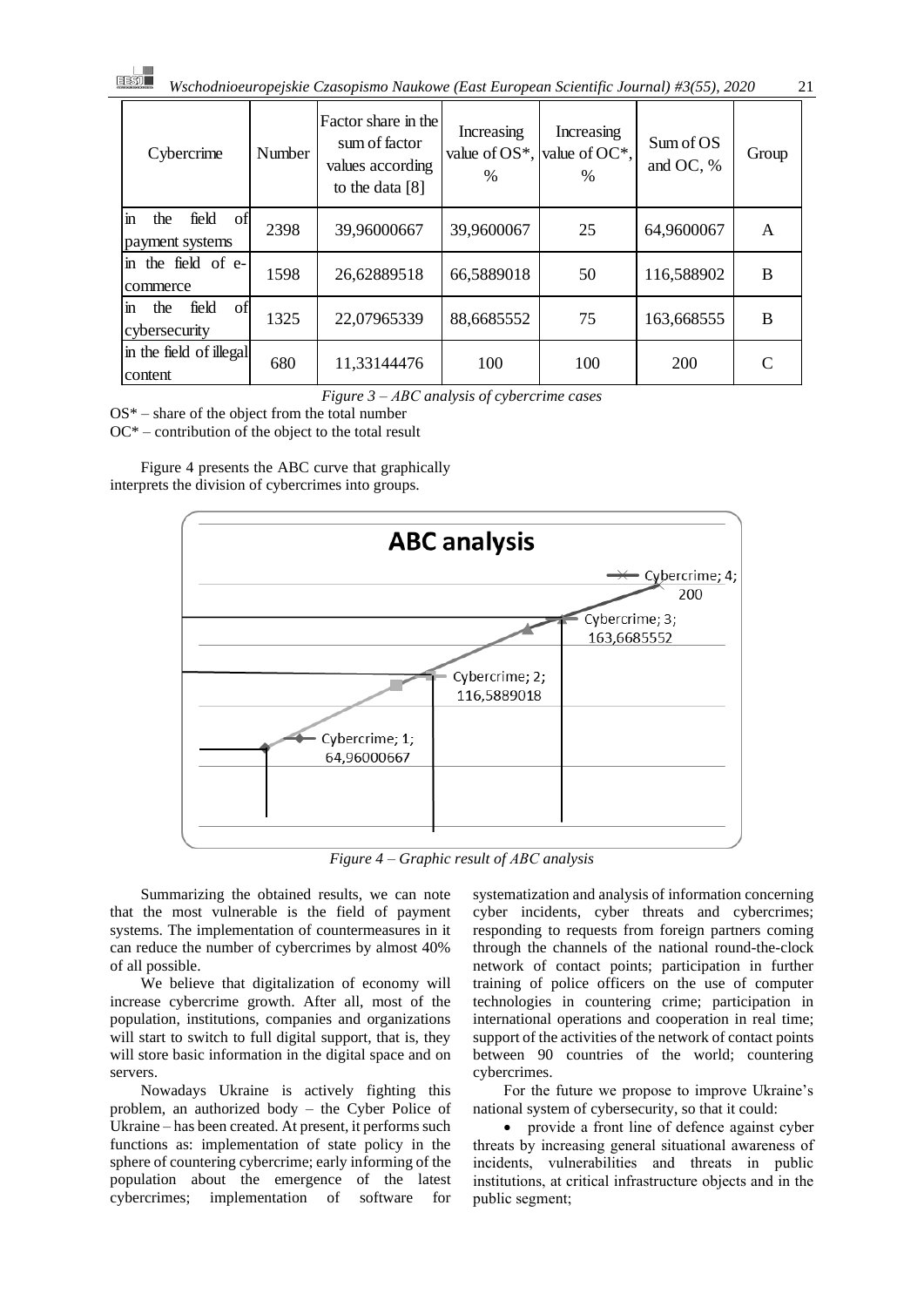22 *Wschodnioeuropejskie Czasopismo Naukowe (East European Scientific Journal) #3(55), 2020*

prevent intrusion by sharing information and implementing countermeasures that can reduce current vulnerabilities;

• protect against the full range of threats by enhancing counterintelligence and intelligence capabilities;

• strengthen cybersecurity through educational, media civic initiatives;

• encourage and provide cybersecurity trainings, research and development in the field of cybersecurity.

So, having modelled the implementation of digitalization into the economy, we can conclude that Ukraine will suffer from an increase in cybercrime.

With the total economy digitalization, the growth of cybercrime will accelerate, so, according to our forecasts, in 2019 the number of cybercrime cases can reach the mark of 9000. The main violations among them are crimes in the field of payment systems (about 40%). Therefore, security measures have to be improved in this sphere to reduce cybercrime.

Improving of e-commerce security and cybersecurity (countering sellers, coders, stealing databases, etc.) also remains urgent.

**Conclusions.** The analysis of the scientific literature suggests that the specificity of the interpretation of the definition "digitalization" is conditioned by the subject providing the definition, which causes ambiguity in the understanding of the concept under study and emphasizes the controversy of certain provisions and statements.

Digitalization makes it possible to accelerate innovation, support start-ups, teach the basics of programming to everyone interested, implement digital technology into the branches of economy. The implementation of all conditions mentioned above will increase the productivity of the entire economic system of the state and gain additional competitive advantages in the globalized digital world.

Digitalization of the economy provides effective bilateral interaction between the state, society, business and person by means of digital technologies, if all the participants of communication have the appropriate digital competencies.

In our research we substantiated that the implementation of digitalization into economy causes a number of problems and risks, the main of which, in our opinion, is an increase in the level of cybercrime.

The implementation of digital and information technologies into everyday life and economy causes a gradual increase in cybercrime, as evidenced by the results of our research.

With the total economy digitalization, the growth of cybercrime will accelerate, so, according to our forecasts, in 2019 cybercrime can reach the mark of 9000.

The main violations among cybercrimes are crimes in the field of payment systems (about 40%). Therefore, security measures have to be improved in this sphere to reduce cybercrime.

Improving of e-commerce security and cybersecurity (countering sellers, coders, stealing databases, etc.) also remains urgent.

#### **References:**

1. Boychenko O.V. Modeling of modern systems of protection of information resources. Bulletin of NAU. 2009. No1. URL: [http://www.lib.nau.edu.ua/Journals/frmDoc.aspx?para](http://www.lib.nau.edu.ua/Journals/frmDoc.aspx?param=689) [m=689.](http://www.lib.nau.edu.ua/Journals/frmDoc.aspx?param=689)

2. Vinnyk O.M. Legal support for the digital economy and e-business. Monograph. Kyiv: Academician FG Burchak Research Institute of Private Law and Entrepreneurship, 2018. 212 р.

3. Gutsalyuk M.V. Implementation of ID-web as a prerequisite for Internet security. URL[:http://archive.nbuv.gov.ua/portal/soc\\_gum/bozk/](http://archive.nbuv.gov.ua/portal/soc_gum/bozk/18text/g18_30.htm) [18text/g18\\_30.htm.](http://archive.nbuv.gov.ua/portal/soc_gum/bozk/18text/g18_30.htm)

4. Some Digital Development Issues: Cabinet of Ministers of Ukraine Resolution of January 30. 2019. № 56. URL: [https://zakon.rada.gov.ua/laws/show/56-](https://zakon.rada.gov.ua/laws/show/56-2019-%D0%BF) [2019-%D0%BF.](https://zakon.rada.gov.ua/laws/show/56-2019-%D0%BF)

5. Crime in Ukraine: Statistical publication of State Statistics Service of Ukraine. K., 2011. 117 р.

6. Knizhenko O.O. The current state of crime in the use of electronic computers (computers), automated systems, computer networks and telecommunication networks in Ukraine. Bulletin of the Ministry of Justice of Ukraine. 2014. № 7. P. 122–127.

7. Kononovich V., Kopitin Y. Use of ABC analysis for optimization of information security systems. Legal, regulatory and metrological support of information security system in Ukraine. 2010ю No. 2 (21). URL:

[https://ela.kpi.ua/bitstream/123456789/9099/1/21\\_p26.](https://ela.kpi.ua/bitstream/123456789/9099/1/21_p26.pdf) [pdf.](https://ela.kpi.ua/bitstream/123456789/9099/1/21_p26.pdf)

8. Kravtsova M.O. The current state and directions of counteraction to cybercrime in Ukraine. Bulletin of the Criminological Association of Ukraine. 2018.  $N_2$  2(19). URL: [http://dspace.univd.edu.ua/xmlui/handle/123456789/38](http://dspace.univd.edu.ua/xmlui/handle/123456789/3848) [48.](http://dspace.univd.edu.ua/xmlui/handle/123456789/3848)

9. Kraus N.M., Goloborodko O.P., Kraus K.M. The digital economy: trends and prospects for the avant-garde nature of development. An efficient economy. 2018. №1.URL: [http://www.economy.nayka.com.ua/?op=1&z=6047.](http://www.economy.nayka.com.ua/?op=1&z=6047)

10. Lyon D. Information Society: Problems and Illusions. Contemporary foreign social philosophy. Kyiv, 1996. Р. 362-380.

11. Lyashenko V.I., Vishnevsky O.S. Digital Modernization of the Ukrainian Economy as a Breakthrough: monograph. Kyiv: NAS of Ukraine, Institute of Industrial Economics, 2018. 252 р.

12. Nikolina I., Nikolina I., Yanush M. Peculiarities of implementation and perspectives of Mobile ID in Ukraine. Computer Integrated Technologies: Education, Science, Production. 2019. №34. P. 91-95.

13. On approval of the Concept of development of the digital economy and society of Ukraine for 2018- 2020 and approval of the plan of measures for its